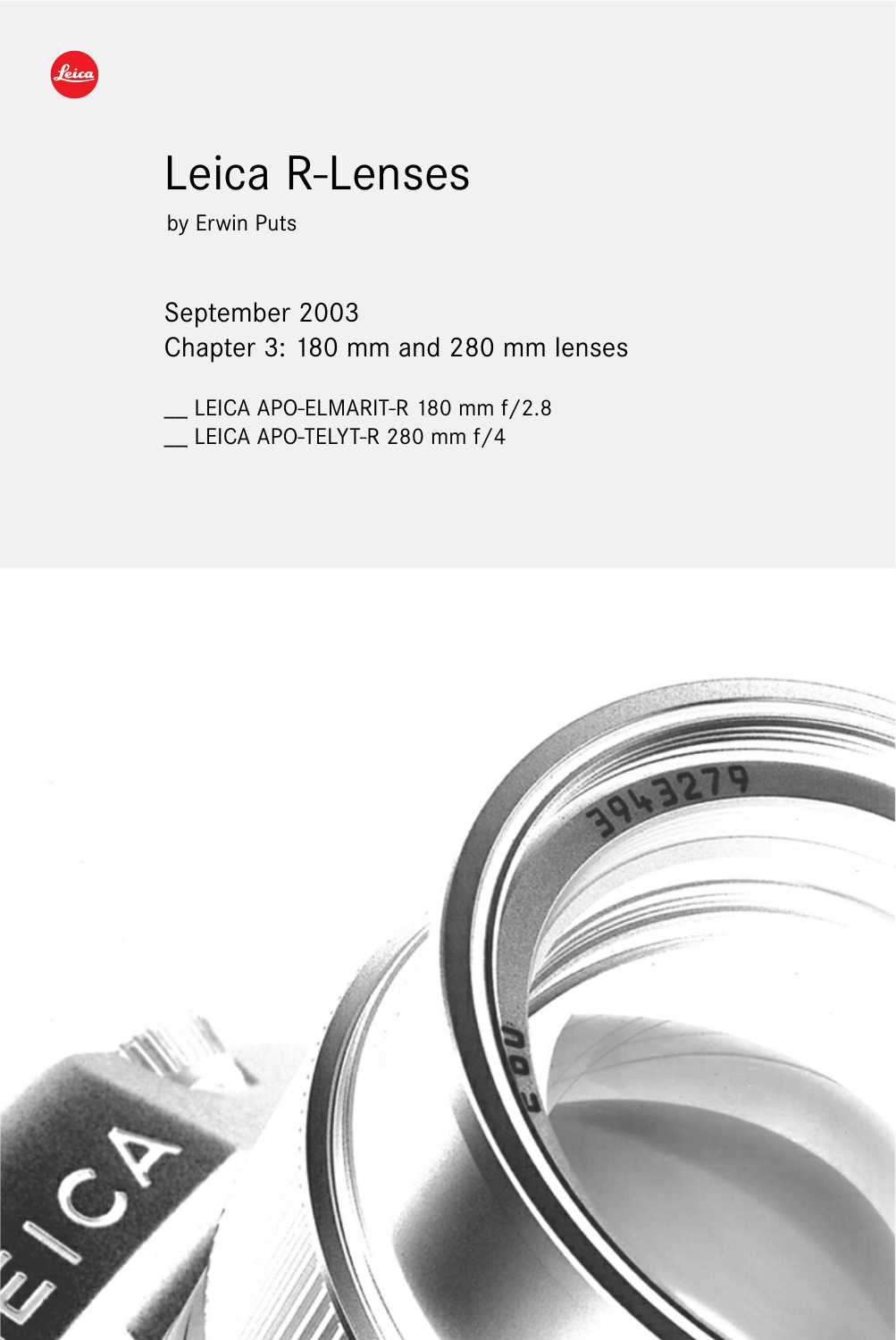Telephoto lenses have a long tradition at Leica. The first 20 cm f/4.5 Telyt lens was introduced as long ago as 1935 for the Leica rangefinder camera. An additional mirror reflex housing was required for the accurate determination of the field of view and the focus. This 200 mm lens was designed for landscape work, animal photography and sports photography. It is interesting to read that sports photography in modern large stadiums was only possible at longer distances, and this required the long lengths. The lens was also quite suitable for portrait studies, the classical head-and-shoulders type.

The Telyt was three times as expensive as the standard 50 mm f/3.5 Elmar lens, and with the mirror reflex housing it was five times as expensive.

The design was a true telephoto design: the total length was about 0.8x the focal length. A long focus lens is simply a lens with a longer focus than a standard lens (more than 2x). Examples: 90 mm Elmar, 105 mm Elmar, 135 mm Elmar lenses. There are also lenses with a telescopic construction: example: 800 mm f/6.3 Telyt-S. This type of lenses has been in use since 1700. The very first telephoto lens was introduced in 1891 by the English firm of Dallmeyer. By now this design is 112 years old, and it was only recently upgraded to a very high optical performance, not in the least by the efforts of Leitz.

The first 180 mm f/2.8 Elmarit-R lens for the Leica R-System was introduced in 1967 as a counterpoint to the 180 mm f/2.8 Zeiss Sonnar lens that was introduced in 1966 for the Zeiss Contarex system. With five elements in four groups, it was a state-of-the art design, but the Elmarit lens weighed 300 grams (10.6 ounces) more than the Sonnar lens. The price-ratio to the standard lens was now 2:1. The second version (of 1980) weighed only 750 grams (26.5 ounces) and it had a somewhat better performance. Gradually, 180mm lenses were beginning to be used for hand held dynamic photography when a tripod would be a hindrance in following rapid movements of the subiects.

The Achilles heels with telephoto lenses are the chromatic errors and the size of the secondary spectrum or chromatic difference (typically 0.002 times the focal length [F]). Visible light is composed of wavelengths with frequencies from short waves of about 380 nm (nanometers) to long waves of about 780 nm. Lenses are generally corrected for two specific wavelengths: 643 nm (red) and 479 nm (blue), so that both these wavelengths will focus on the same image plane. This plane is located behind the plane where the third important wavelength (green, 546 nm) is focused. The longitudinal difference between these two locations is called the chromatic difference. If only two wavelengths are focused in the same plane, all the others will focus somewhere else on the optical axis. The sum of these aberrations is called the secondary

spectrum. 'Secondary' may also be read as 'residual chromatic errors'.

A 180 mm telephoto lens has a magnification factor of 3.6x compared to the standard lens and this means that the residual chromatic errors will also be enlarged 3.6 times. At the start of the seventies it became clear that the performance of these long focus lenses lagged behind that of wide-angle and normal lenses and therefore needed improvement. New glass types with high refractive indices and anomalous (non-linear) dispersion were needed.

Light waves are refracted by different amounts depending on their wavelengths. The power of the lens depends on the wavelength. This is called dispersion. Normally the power will increase continuously with decreasing wavelength. If the power changes abruptly, this is not normal or non-linear or anomalous.

New glasses with these characteristics were developed in the former Leitz glass laboratory and later produced by Schott, Corning and others. By means of an appropriate optical design, the secondary spectrum could be reduced to so small an amount that for all intents and purposes an image free of color defects could be created. This state of correction is known as apochromatic correction.

Eriam Tw

Erwin Puts Leica Camera AG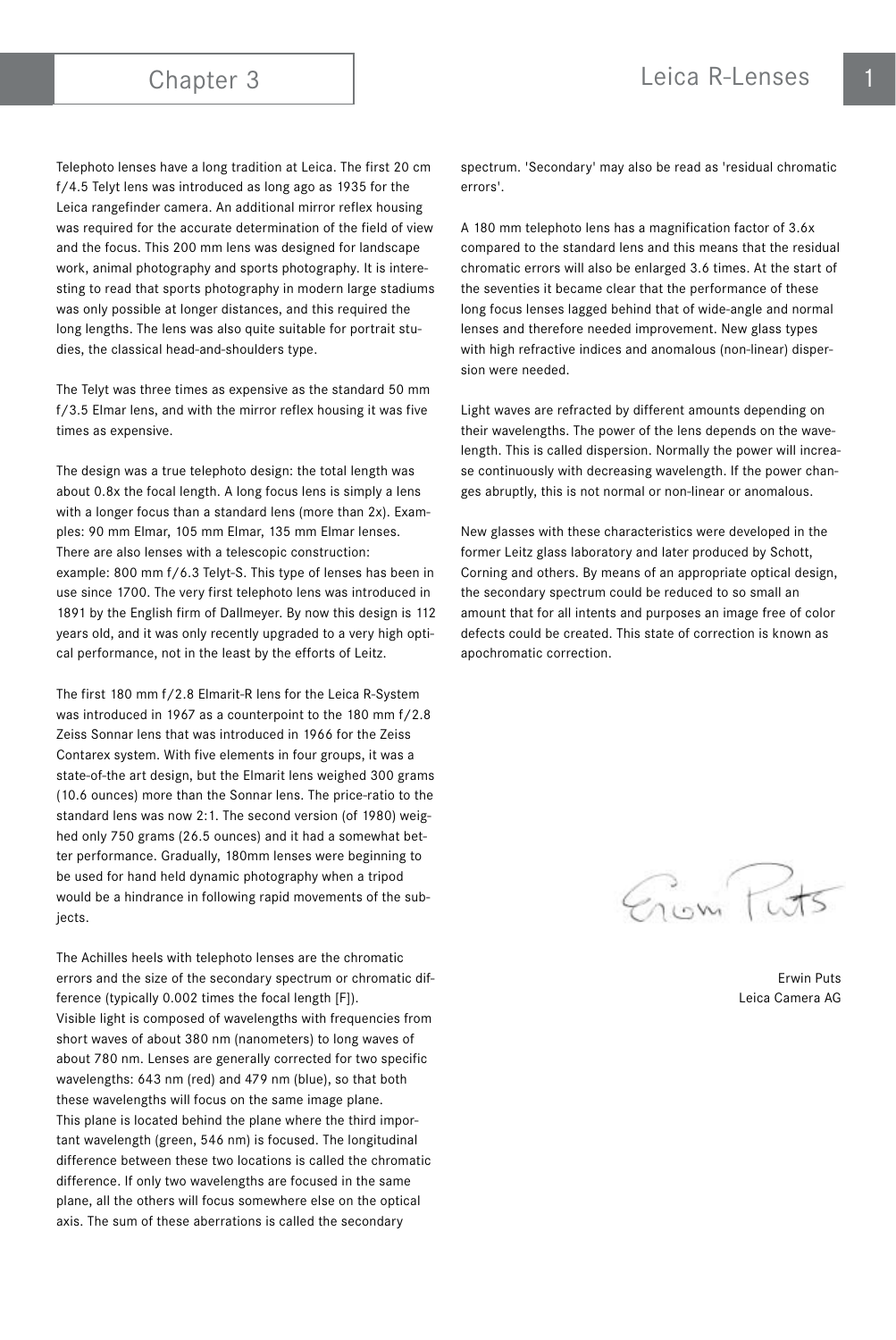

# LEICA APO-ELMARIT-R 180 mm f/2.8

In 1975 Leitz Canada designers computed the 180 mm f/3.4 Apo-Telyt-R lens for scientific purposes that required a very high information content. It is a seven-element system with four groups, corrected for the infrared region and it performs best at infinity. At the same time Canon introduced a new 300 mm f/2.8 lens with synthetically grown fluorite crystals, a solution that Leitz did not wish to use.

With the 180 mm f/3.4 Apo-Telyt-R, Leitz offered a high performance lens that undoubtedly inspired a friendly competition with other prominent companies. Reduction of the weight of lenses was the primary concern and goal as such lenses grew in popularity for hand-held photography in available light. Subsequently, new lenses were introduced: in 1977 (180 mm f/4 Elmar-R) and in 1980 a new computation was made for the 180 mm f/2.8 lens.

For a short period there was a choice of three 180mm lenses (f/4, f/3.4 and f/2.8) that were close in price: in relation to the standard 50 mm f/2 Summicron-R lens the ratio was: 2.4:1, 2.9:1 and 3:1.

The second version of the 180 mm f/2.8 Elmarit-R lens could not outperform the 180 mm f/3.4 Apo-Telyt-R lens. And the shortest focusing distance of 2.5 meters (8.2 feet) was unremarkable. In addition, the ergonomics were no longer state-ofthe-art as more and more companies introduced internal focusing.

In 1998 Leica introduced the new 180 mm f/2.8 Apo-Elmarit-R, a system that can be described as "Return of the Empire". The price ratio to the 50 mm Summicron now became 3.5:1, just as it was in the thirties.

A lens with the focal length of 280 mm for the Visoflex system was introduced in 1961, and in 1970 a 250 mm lens was introduced for the Leica R-system.

Both versions offered commendable but not top performances. The same challenge of optimal weight, high performance and short near focusing distance existed here as it did with the 180 mm focal length, and the first computations by leitz were not entirely convincing.

This changed abruptly with the introduction in 1984 of the 280 mm f/2.8 Apo-Elmarit-R, an outstandingly good performer with internal focusing and a weight of almost three kilograms (6.6 pounds). These characteristics required the use of a tripod and they restricted the lens to static photography. With a price ratio of 10.6:1, it was not a lens for the normal Leica user.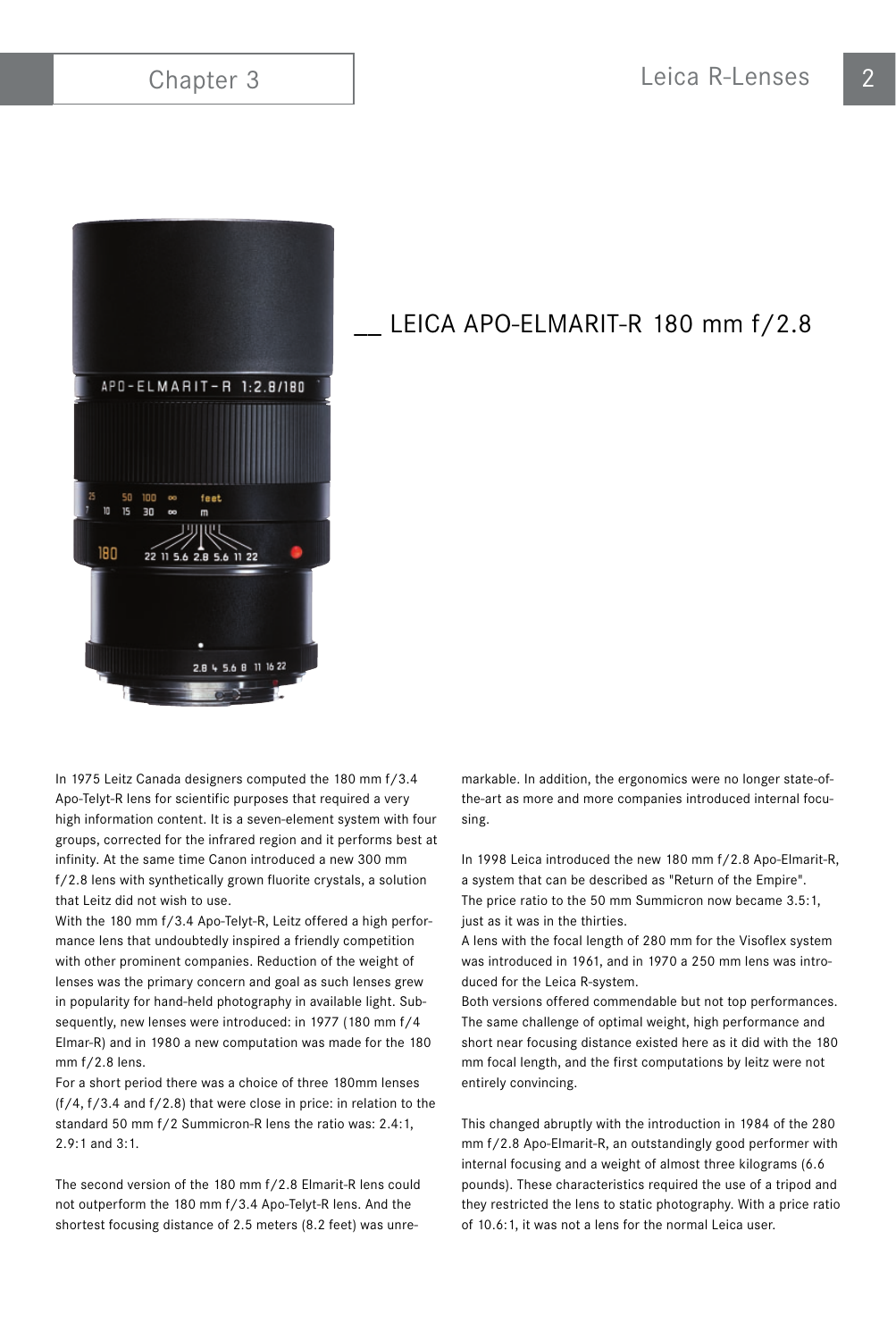

# LEICA APO-TELYT-R 280 mm f/4

In 1993 the 280 mm f/4 Apo-Telyt-R was introduced. Performance was improved, especially in the outer zones; the weight was reduced to 1875 grams (66.1 ounces) and the price ratio of 4.8:1 was much better.

In terms of performance, both new lenses, the 180 mm f/2.8 Apo-Elmarit-R and the 280 mm f/4 Apo-Telyt-R, are world-class lenses and they represent the finest examples of the outstanding excellence of the current quality of optical design at Leica Camera AG.

# \_\_ Artistic considerations

Both lenses share essentially the same characteristics, but the strongest visual effects can clearly be seen with the 280 mm lens. Pictures with these lenses show the classical compressed image: two cars in a row look as if they collided and many cars acquire a new wedge shape. Pictures of groups of people look like the paintings of people by Rembrandt.

We can explain this with a small experiment:

Let us photograph two objects of the same size that are located one meter (3.28 feet) from each other at a distance from one meter (3.28 feet) from the first object.

The second object is then twice as far away from the lens as the first object. Therefore the second object will be seen and reproduced at half the viewing angle of the first object. It will be halved in linear size.

Now we move the camera to a distance of three meters (9.8 feet) from the first object. Now the viewing angle of the second object is 3/4 of that of the first object.

The linear magnification is thus 3/4 of that of the first object. Our brain assumes that large objects are always close to us. As the second object has 'grown' from 1/2 to 3/4 the size of the first object, we assume that it must now be closer to that object.

This effect explains why telephoto lenses produce a compressed or foreshortened perspective.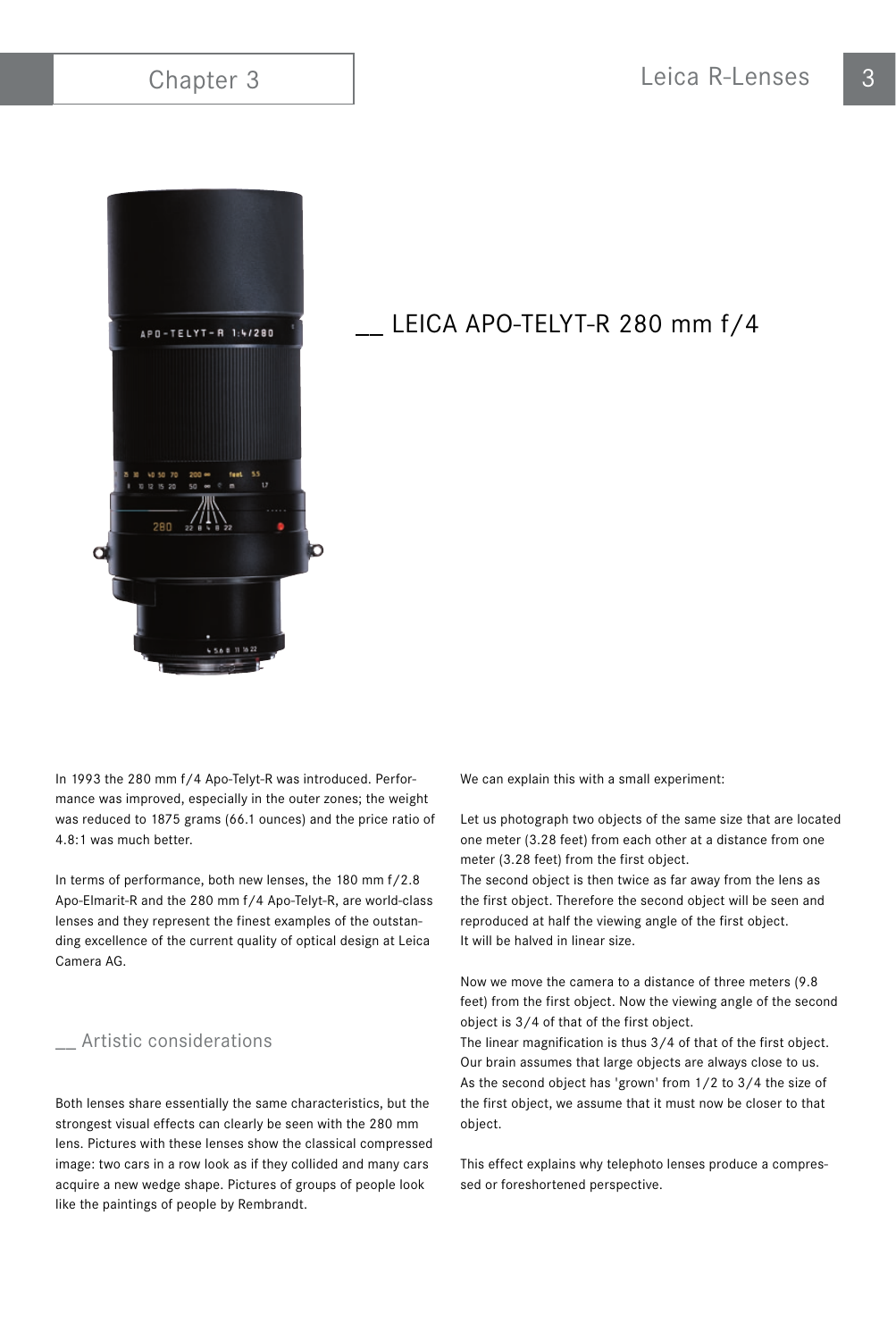With these considerations it is possible to create and define the image effects that you want.

If the main subject is encircled by objects in the fore- and bakkground, you can visually emphasize the relationship between the subjects and even make it appear as threatening, as is the case with cars that seem to collide. If the photographer needs the impression of masses, the selection of subject matter becomes important. Pictures at the beach show the piling up of beach guests and pictures in shopping centers show the masses of stacked-up buyers.

On the other hand, it is also possible to isolate the subject completely from the surroundings. Wide open, the depth of field is quite shallow and by adding light and shapes to the composition we can create very interesting images. The shallow depth of field is enhanced by the following phenomenon: A 180 mm lens has a lateral magnification of 3.6x compared to a standard lens. The subject is enlarged 3.6 times in its height and width dimensions. But what happens to the third dimension: depth? The optical laws tell us that the axial magnification (the depth) is the square of the lateral magnification. The depth magnification is now 12.96x. In photographic practice we see this as an abrupt change in the unsharpness gradient. The circles of confusion are also enlarged! This effect is not related to the so-called 'bo-ke' effect. Both lenses (180 and 280 mm) have a somewhat granular unsharpness plane, without destroying the subject outlines in the out-of-focus areas.

An image point always has a certain extension or radius that looks like a small circle or disc of light. If the radius is small enough, the eye will interpret it as a point. The largest circle that is seen as a point is called the circle of confusion and its diameter is 0.03 mm on the negative.

The superb performance of the 180 mm f/2.8 Apo-Elmarit-R permits the unrestricted use of the Macro-Adapter-R. We can obtain a reproduction ratio of 1:3 with excellent quality. At

these distances there is a reduction of 1.8x in the luminance of the negative. The automatic exposure programs of Leica R cameras compensate for this effect, but when you make a manual exposure, it is wise to take this into account. The occasionally expressed wish for a true macro lens with a focal length of 200 mm is practically fulfilled with this combination. A bit outmoded nowadays, but still useful is the Bellows Attachment BR-2 that allows reproduction ratios of 1:3.3 to 1.2:1.

The focal length of the 180 mm f/2.8 Apo-Elmarit-R lens has more interesting possibilities than is sometimes assumed. The subject area runs from portrait and children photography to landscape photography and from theatre- to fashion photography and reportage. The ergonomics are excellent, its functions are very smooth because of internal focusing and a new mount with ball-bearing rotation.

With an Apo-Extender-R 2x the focal length becomes 360mm. This is within the range of the 280 mm f/4 Apo-Telyt-R that was introduced in 1993 and that to this day still delivers the best image quality of all Leica R lenses, with the possible exception of the 400 mm f/4 module lens.

This lens has somewhat higher contrast in the center of the image, but it is not so good at the comers and in the outer zonal areas. The 280 mm lens however, is usable as a hand-held lens. You should not be misled by the old rule of thumb that tells you that the slowest speed for handheld photography is the reciprocal of the focal length. When taking pictures with the 280 mm lens, a shutter speed of 1/250 will often suffice for good quality images and sometimes even for sharp pictures. If the highest quality is required, a tripod is a must. With the 280 mm lens, extremely fine texture details can be captured at longer distances. A person can be photographed filling the entire negative area at a distance of 14 meters (46 feet). Perhaps the following is a more impressive example: with the 280 mm lens you can capture a 5x7 mm section of a full negative photographed with a 50 mm lens. This is a very small segment and it is an indication of the many possibilities of this lens.

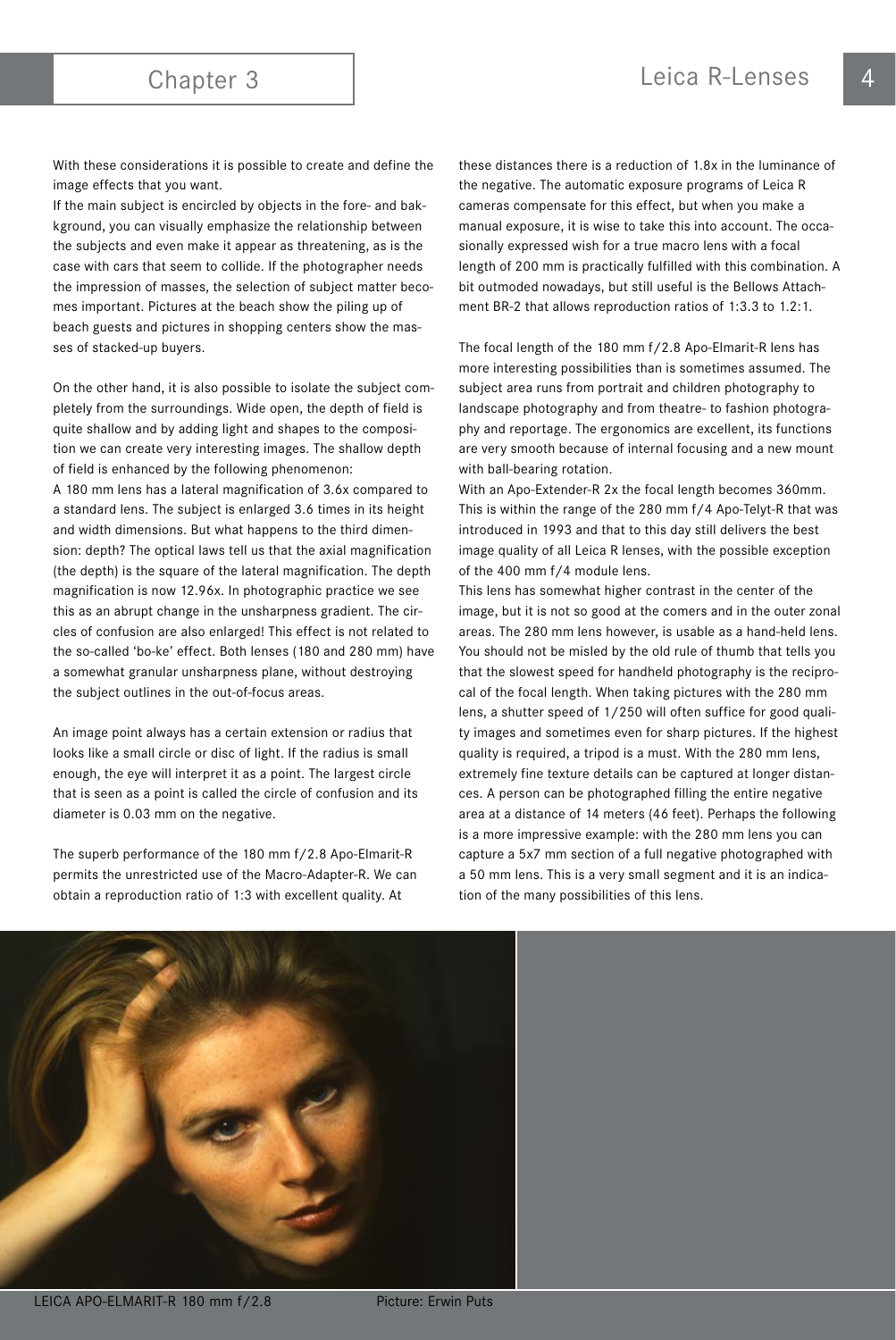Atmospheric turbulence and heat waves can destroy the image quality at these large magnifications and one needs a skylight filter with color film and a medium orange filter with black-andwhite film.

The discussion often arises as to whether a lens can be too sharp, a question that is certainly relevant for both of these lenses. In many discussions, sharpness and contrast are seen as the destroyers of subtle tonal values.

This idea is associated with the effects of gradation of films and papers. A steep gradation of a film or a paper with a high contrast will accentuate small differences in brightness and also reduce the number of tonal shades of the overall tonal range. But these properties cannot be transferred to the optical sharpness or modulation transfer.

Any lens should generate an accurate image of the subject. Every detail (subject outline, textural detail, tonal value) is a composition of very small point images of different brightness. If we have a lens that is free from aberrations, every point will be reproduced on film exactly as it is in the real world. A lens with optical aberrations will reproduce these points with some blur and the small differences in brightness will also be diffused. The better the lens, the more accurate the image reproduction and the finer the brightness differences that we can discern.

The 280 mm f/4 Apo-Telyt-R lens can be combined quite effectively with the Macro-Adapter-R. Then you can take pictures at a distance of one meter (3' 3 3/8") from small animals that do not let you approach too closely, like frogs. You may even combine the Macro-Adapter-R and the Apo-Extender-R. This is also true for the 180 mm f/2.8 Apo-Elmarit-R lens.

You might even use two Macro-Adapters together.

The only recommendation I can give is to be willing to experiment and investigate which combination best suits your needs.

### Optical considerations

The basic design of a telephoto lens consists of a converging front lens with a positive focal length and a diverging second lens with a negative focal length. The main optical problems with telephoto lenses are distortion (solved quite early), secondary spectrum and the longitudinal chromatic errors. The first 180 mm lenses from Leitz had five elements in four groups. Their design was derived from the 135 mm lenses. A low number of elements reduced flare, but it also limited the optical correction a bit. Chromatic correction was not optimal and overall contrast was on the low side. Image quality was quite good, especially because now one needed a lower magnification of the negative. The breakthrough came with the 180 mm f/3.4 Apo-Telyt-R lens, a design that used new types of optical glass.

For the first time, chromatic aberrations (color fringes) could be reduced to negligible amounts. Multi-layer coating was used sparingly, as these layers often create more problems than they solve. Especially with strongly curved surfaces and with glasses with high refractive indices, a uniform thickness over the entire surface could not be guaranteed.

It seemed impossible, but with the 180 mm f/2.8 Apo-Elmarit-R lens, image quality was improved significantly. With seven elements in five groups, its design is totally different from that of the 180 mm f/3.4 lens, also with seven elements in four groups.



Maximum quality is already reached at full aperture. From the center to the edge of the image, a resolution of extremely fine details with high micro-contrast is ensured. Especially with fashion- and beauty photography, where hyper-realistic images are required, these lenses are ideal. From a lens tester's point of view, the 180 mm f/2.8 Apo-Elmarit-R lens is not a challenging lens: there is hardly a point to criticize! Thanks to its floating element design, performance in the close-up range is excellent.

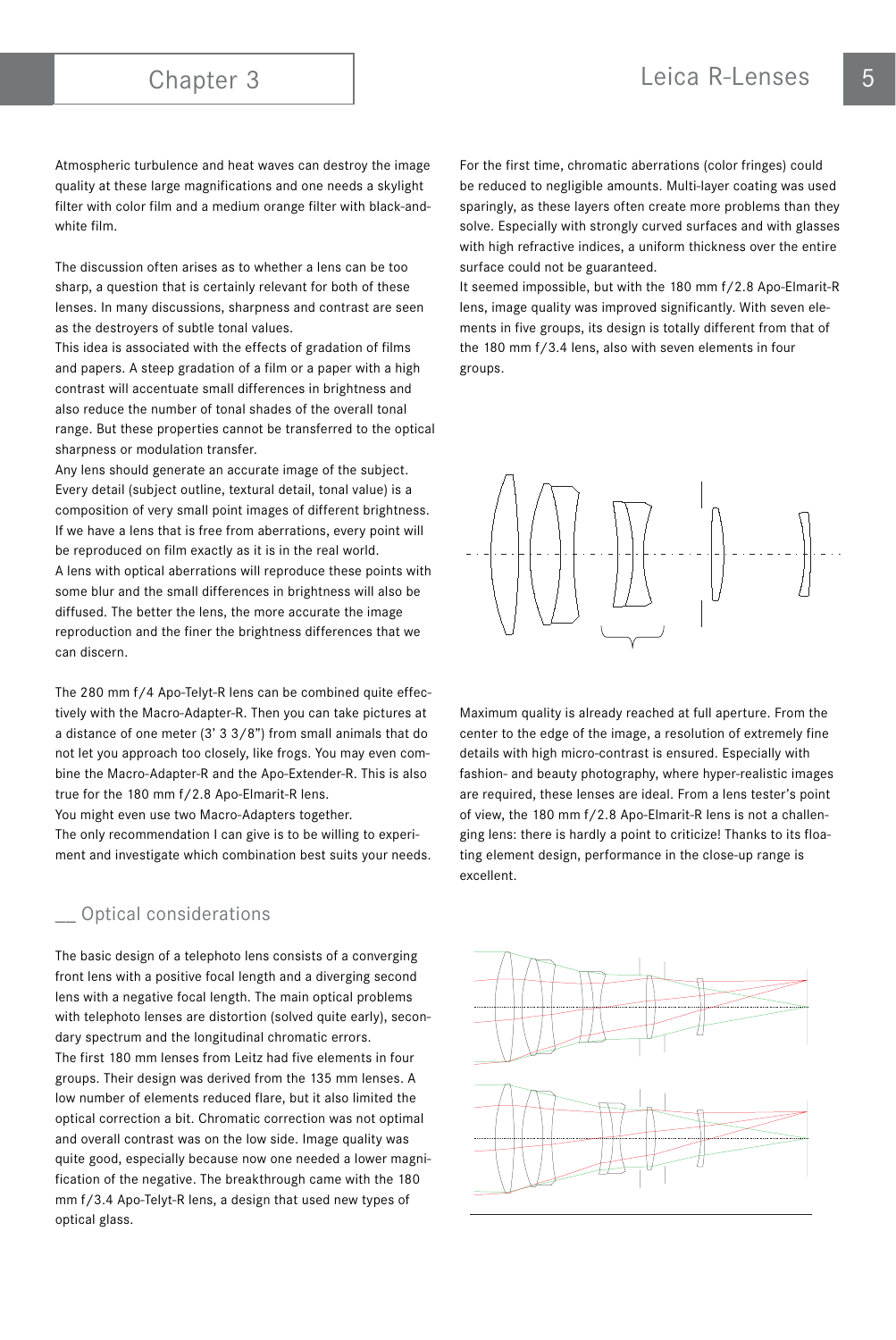Flare and secondary images are absent and specular highlights in the blazing sun are free from halo effects.

Vignetting may be visible under critical circumstances (wide open), but it is eliminated at f/5.6.



Distortion amounts to 1% in the comers and may be visible when one photographs geometric figures (architectural details) near the edges of the negative.



The high level of correction of the current 180 mm lens can be seen in the MTF graphs. The f/2.8 aperture delivers the best performance, it might be improved a bit at f/4, but at f/5.6 you already see a small reduction in contrast, which is even more pronounced at f/8.





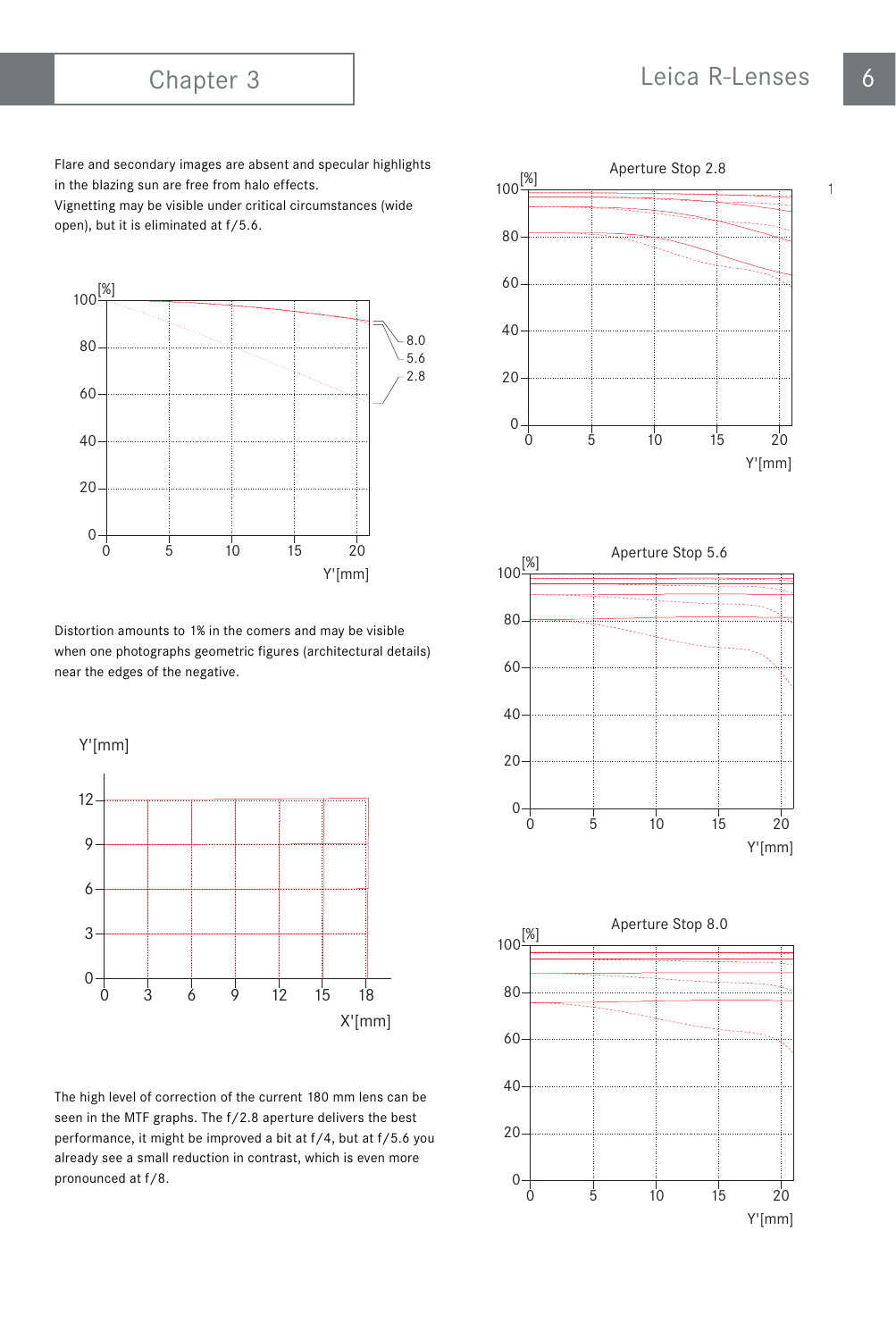The diverging curves at 40 Lp/mm for sagittal and tangential lines is of no relevance in practical photography. This reduction in contrast can only be computed; it is not visible in real life. This behavior indicates that the lens earns highest scores for color correction. The 'APO' designation is well deserved. We should explain this once again: there is no universally accepted definition for apochromatic correction.

When the secondary spectrum is small and/or when three wavelengths focus (almost) on one plane, the 'APO' designation is appropriate. The question now is: How do the other wavelengths behave and how does the shape of the secondary spectrum look as a whole.

The 180 mm f/3.4 Apo-Telyt-R lens is at its optimum at f/5.6, implying that there are some residual aberrations that disappear when the lens is stopped down. The often asked question as to which of these lenses is the best has an easy answer: up to an aperture of f/4, the Apo-Elmarit-R is the best and more so at the close-focus range. From f/5.6 both lenses are equal at infinity. But the higher overall correction of the Apo-Elmarit-R yields images with a crisper and tighter effect.

The 180 mm f/2.8 Apo-Elmarit-R lens can be focused beyond the infinity mark (as the 280 mm lens can as well). This is intentional in order to accommodate heat expansion and it is not designed for searching the best infinity position. There is nothing beyond infinity and the true infinity mark is optically and mechanically fixed by the factory.



The 280 mm f/4 Apo-Telyt-R lens has a strong family resemblance to the 180 mm lens. Here too, seven elements are used, now in six groups (the first cemented group is separated). Distortion and vignetting of the two lenses are almost identical.



A protective filter, positioned in front of the lens, is part of the optical design and computation.

The possible fear that the filter might reduce the optical performance is not justified. As with the 180 mm lens, optimum optical performance is already reached at full aperture. Microfine textural details are reproduced with high edge sharpness and micro contrast, the clarity of the colors and tonal gradation are exemplary and give the image a special depth impression. The MTF graphs show superb results and are hardly distinguishable from those of the 180 mm lens.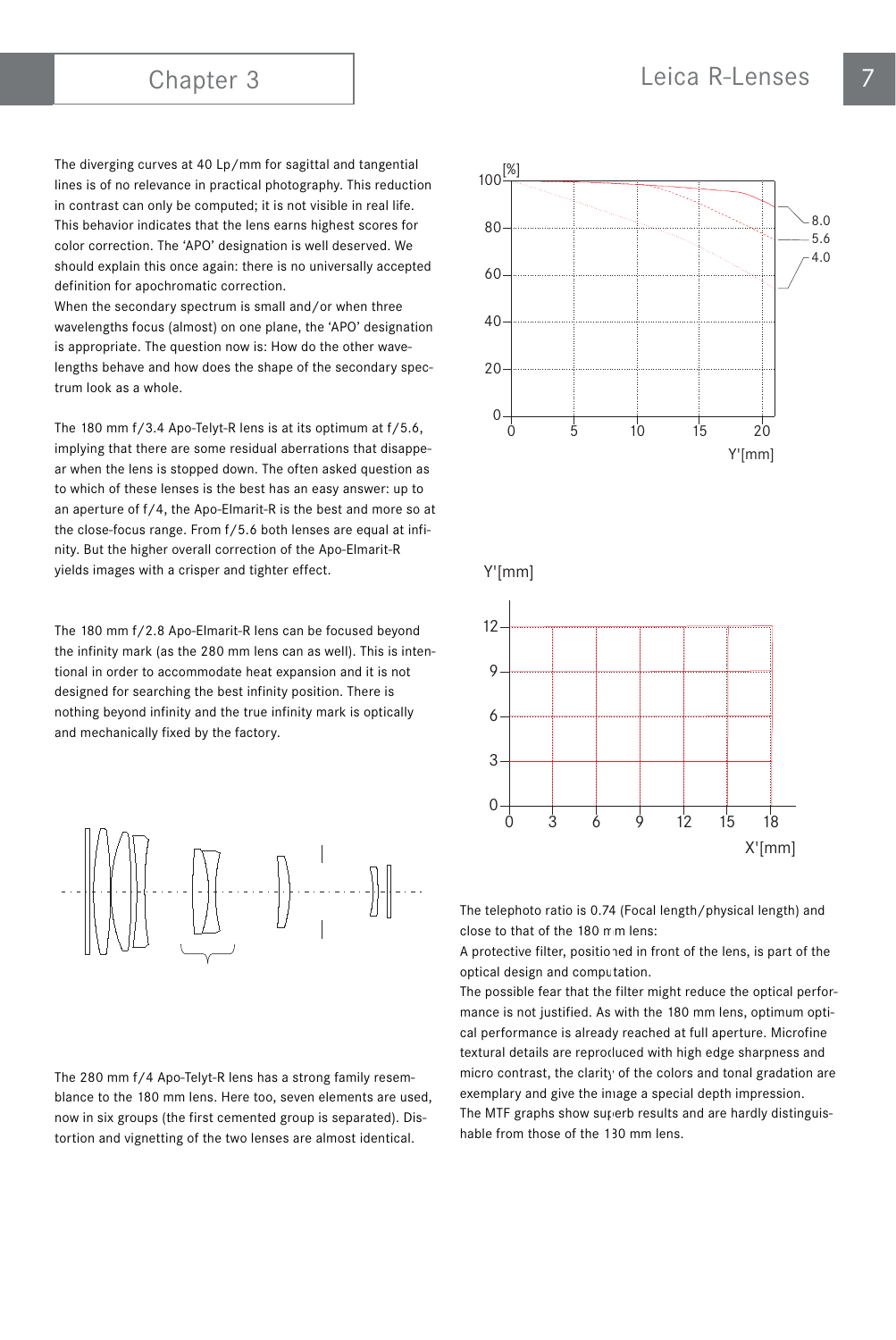





Even so, the optical quality of the 280 mm lens is higher. Here we can detect the limit of the MTF graphs when we restrict ourselves to 40 Lp/mm as the highest frequency. There are sound arguments for this limit, but when dealing with very high performance lenses, the information may not be as we want it to be. The 280 mm f/4 Apo-Telyt-R lens is one of the every few lenses that is truly diffraction-limited. This means that the optical aberrations are so small that the size and shape of the image point is governed solely by physical laws. The absolute limit can be found at 450 Lp/mm. The most amazing feature is the following: a contrast value of 50% for 50 Lp/mm is the normal limit for high quality 35 mm photography.

The 280 mm f/4 Apo-Telyt-R lens delivers a resolution of 150 Lp/mm with 50% contrast. Often the lower limit for usable contrast is set at 20%. At this value this lens still delivers an outstanding 300 Lp/mm.

The big question is: how do we obtain this performance on the negative?

# \_\_ High-resolution photography

Let us make it clear from the start. Under practical circumstances, we can achieve a visible and usable resolution of more than 150 Lp/mm on microfilm (Agfa Copex and Kodak Technical Pan).

At first sight this may appear to be a bit disappointing. But 150 Lp/mm are 300 separate lines in one millimeter and that means that every single line has a width of 0.003 mm – an exceedingly small number!

Between two black lines there is a single white separation of a mere 0.003 mm in width. The smallest halo caused by the lens or by the grain in the emulsion, will reduce that separation line to a dark gray one, making the difference between black and white disappear. The same holds for the slightest movement of camera or subject.

Occasionally you will read about film emulsions that are capable of resolving 700 Lp/mm or more in normal photographic situations (film-lens combination). In this case we have a line width of less than 0.0007 mm and that is minute in the extreme. But these theoretical claims are not so important because the results have never been seen or documented.

The 280 mm f/4 Apo-Telyt-R, which has a theoretical (i.e. computed) resolving power of 450 Lp/mm (depending on the wavelength that is being used), can resolve 250 Lp/mm with a contrast of 50%, of which approximately 150 Lp/mm can actually be recorded on film. The 180 mm f/2.8 Apo-Elmarit-R has values that are a bit lower.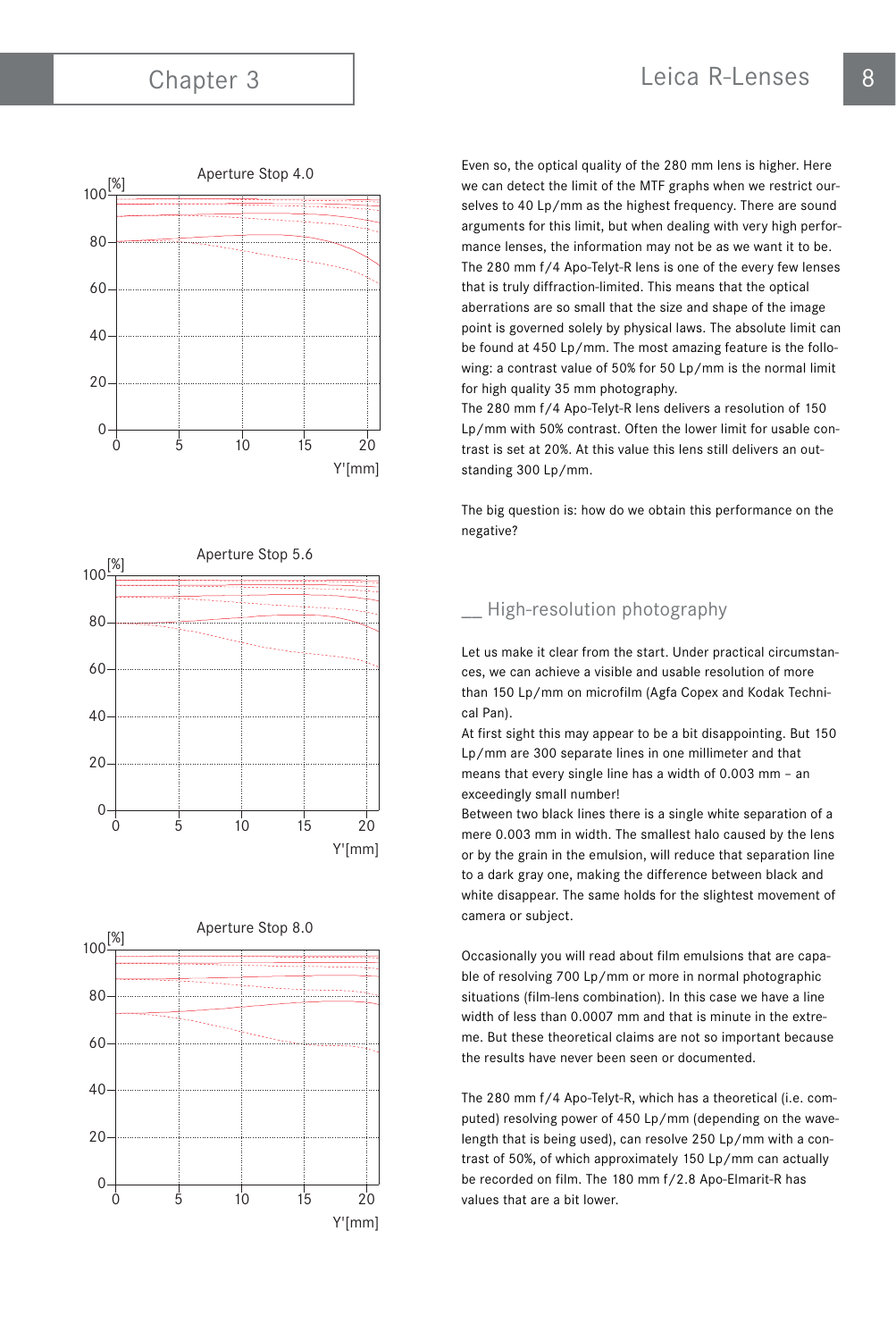You will have to find subjects that have extremely fine details to start with, and then you must take pictures at quite a large distance, because you need a high value of negative magnification, and then you must enlarge the tiny negative to big proportions. This places the imaging chain under heavy strain.

For example: I use a subject that consists of a black-and-white line pattern with line widths of 0.25 mm. The pattern has a resolution of 2 Lp/mm. I need a negative magnification of 100x to get a resolution of 200x on the negative. Using my 280 mm lens, the distance to the subject will be 28 meters (92 feet).

But that positions me so far away from the subject that I cannot even see the pattern! To achieve an accurate focus I affixed the pattern to a large piece of white cardboard with a big black line on it for easy focusing. It is too optimistic to assume that all my problems have now been solved.

The focusing on the viewfinder screen is performed visually, with the eye being the final judge, but the eye is easily fooled! Therefore you have to bracket your focus by making several exposures with a slightly shifted focus in both directions from the original focus. The amount of that shift is a matter of experience: I would suggest that you begin with one or two millimeters at a time. The accuracy of Leica R8 or R9 cameras can be taken for granted! If errors occur, they will be human errors. Cable release, mirror lock-up and fast shutter speeds are fundamental requirements. A shutter speed of 1/30 second, even on a heavy tripod, is not the best solution, it may even be hopeless.

The lens mount of the 280 mm lens has a built-in tripod socket, which is a necessity. But camera- and lens-induced vibration frequencies cannot be avoided (this involves thousandths of a millimeter). Experienced wildlife photographers use everything

from sandbags to bricks attached to the tripod in order to reduce vibrations. I used weights placed on the body and on the front part of the lens in order to eliminate the tremors. This may sound very elaborate. It may be partly so, but with some experience it becomes a natural habit in high-resolution photography. Without specific experiments, you will never master the imaging chain. I wish to dispel the impression that this type of photography is as easy as shooting from the hip. But it is not a big problem either. Leica camera bodies and lenses are not the weakest links in the chain. And it is very gratifying to discover details in projected images or in big prints that you never knew were there in the first place!

You will get the best performance of around 150 Lp/mm with Agfa Copex exposed at a film speed of ISO 12 to 16 and processed in Spur Nanospeed developer, or Kodak Technical Pan exposed at a film speed of ISO 20 to 25 and processed in Spur Dokuspeed developer. There are no secret tricks here: just develop according to normal practice. With Agfa Rodinal developer you will have to experiment: at a dilution of 1:50, you will get quite a steep gradation. And users have reported very good results at dilutions of 1:100 and even 1:300 (this maybe a secret tip!).

Up to 110/120 Lp/mm can be achieved with ISO 100 slide films from Fuji (Velvia, Velvia 100F, Astia 100F) and Kodak (E100G/GX). The advantage here is the higher film speed.

Current ISO 100 black-and-white films can deliver up to 100 Lp/mm and slightly more with dedicated developers and speed settings (often ISO 64 and 50). Recommendations are not easy, because every worker has his or her own methods and developer solutions. You need a developer that has a low amount of sulfite. The formulas from noted experts like Beutler, Windisch, Cyril Blood or Crawley (FXl) are good starting points.